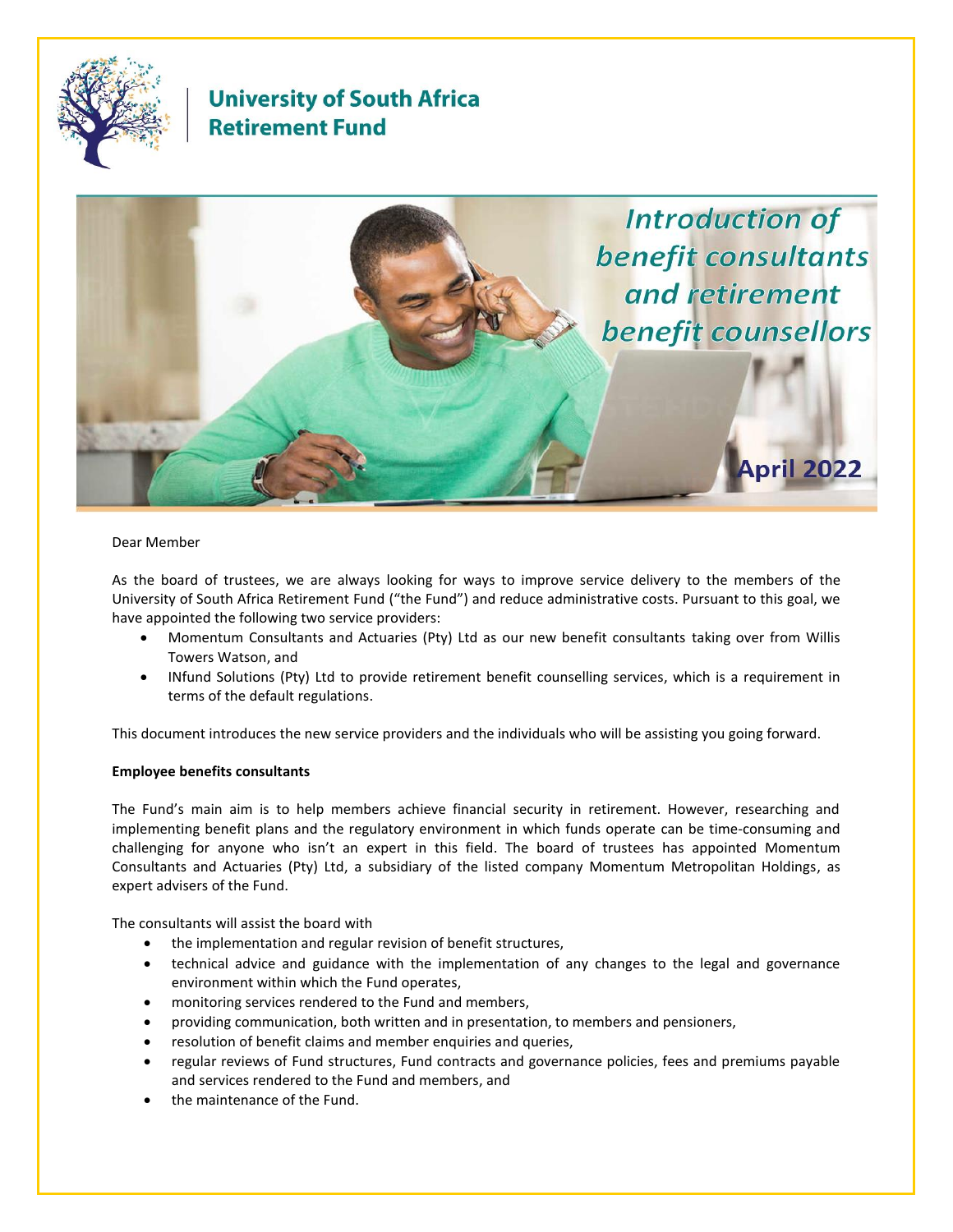The consultants will assist you, as a member of the Fund, with

- clarity on the benefit structure of the Fund
- escalations of any Fund administrative matters you may have trouble concluding
- clarity on communication issued by the Fund
- information on legal matters relating to the Fund that you may require clarity or guidance on.

The team of benefit consultants allocated to service the board of trustees and members are:

## **Leandra Botha CFP® – Senior consultant**

Leandra holds various financial qualifications and has 14 years' industry experience. She started her career specialising in employee benefits consulting. Over the years, Leandra has provided consulting and intermediary services to an extensive client base, ranging from small to large institutional clients.

Leandra is responsible for the day-to-day consulting on the Fund and for helping you as a member.

**You can email Leandra at [Leandra.botha@momentum.co.za](mailto:Leandra.botha@momentum.co.za) or call her on 082 857 3841.** 

#### **Pieter Cronje CFP® – Principal consultant: Legal and Technical**

Pieter holds various legal and financial qualifications and has over 30 years' industry experience. He started his career at the Financial Services Board (now Financial Sector Conduct Authority), where he gained vast experience on retirement fund legislation. Thereafter, he fulfilled the position of legal and technical advisor with consulting firms and then took on the role of principal consultant, his main task being to assist boards in the management of their funds. Pieter serves on several industry bodies, where he is able to influence policy direction.

Pieter is responsible for the legal and technical consulting on the Fund. **You can email Pieter at [Pieter.cronje@momentum.co.za](mailto:Pieter.cronje@momentum.co.za) or call him on 066 475 7069.**

#### **Emda Fourie CFP® – Head: Employee Benefits Consulting**

Emda holds various financial qualifications and has over 20 years' industry experience, with a specific focus on employee benefit consulting. Emda has fulfilled various consulting roles since 1996. During her career, Emda has provided employee benefits advice to a significant number of multinational clients, consisting of both defined benefit and defined contribution funds.

Emda is responsible for the management input to the team of consultants allocated to the Fund.

**You can email Emda at [emda.fourie@momentum.co.za](mailto:emda.fourie@momentum.co.za) or call her on 076 120 5926.**